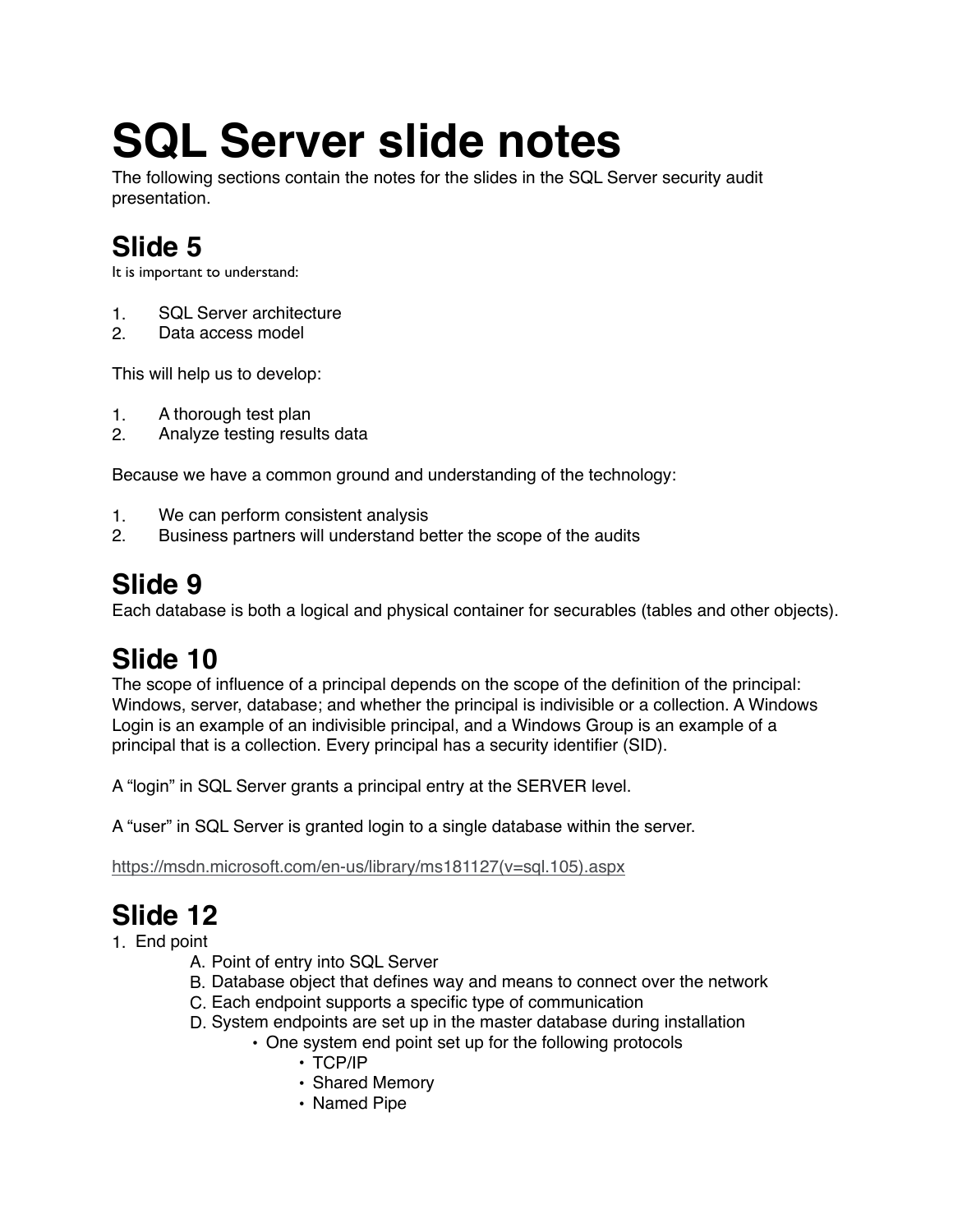• VIA

- PUBLIC is given CONNECT
- "Dedicated Admin Connection" can only be used by members of the SYSADMIN server-level role
- Cannot be dropped or disabled
- Can be stopped or started
- Settings stored in the registry
- E. User-defined endpoints
	- Traffic must be authorized before it can reach SQL Server
	- Transport HTTP or TCP
	- Payload
		- TSQL must use TCP
		- Service\_Broker must use TCP
		- Database Mirroring must use TCP
		- SOAP must use HTTP
	- A login must have permission (CONNECT) to use an endpoint
		- By default, all members of the PUBLIC group have permission use the default TCP connection

[https://msdn.microsoft.com/en-us/library/ms190401\(v=sql.105\).aspx](https://msdn.microsoft.com/en-us/library/ms190401(v=sql.105).aspx)

- 2. Endpoint catalog views - [https://msdn.microsoft.com/en-us/library/ms180076\(v=sql.105\).aspx](https://msdn.microsoft.com/en-us/library/ms180076(v=sql.105).aspx)
- 3. Use the file db\_endpoints.sql

<https://www.simple-talk.com/sql/database-administration/sql-server-endpoints-soup-to-nuts/>

# **Slide 13**

[https://msdn.microsoft.com/en-us/library/ms190401\(v=sql.105\).aspx](https://msdn.microsoft.com/en-us/library/ms190401(v=sql.105).aspx)

#### **Slide 14**

[https://msdn.microsoft.com/en-us/library/ms190401\(v=sql.105\).aspx](https://msdn.microsoft.com/en-us/library/ms190401(v=sql.105).aspx)

#### **Slide 15**

[https://msdn.microsoft.com/en-us/library/ms190401\(v=sql.105\).aspx](https://msdn.microsoft.com/en-us/library/ms190401(v=sql.105).aspx)

#### **Slide 17**

[https://msdn.microsoft.com/en-us/library/ms130214\(v=sql.105\).aspx](https://msdn.microsoft.com/en-us/library/ms130214(v=sql.105).aspx)

# **Slide 21** [https://technet.microsoft.com/en-us/](https://technet.microsoft.com/en-us/library/ms179316(v=sql.105).aspx) library/ms179316(v=sql.105).aspx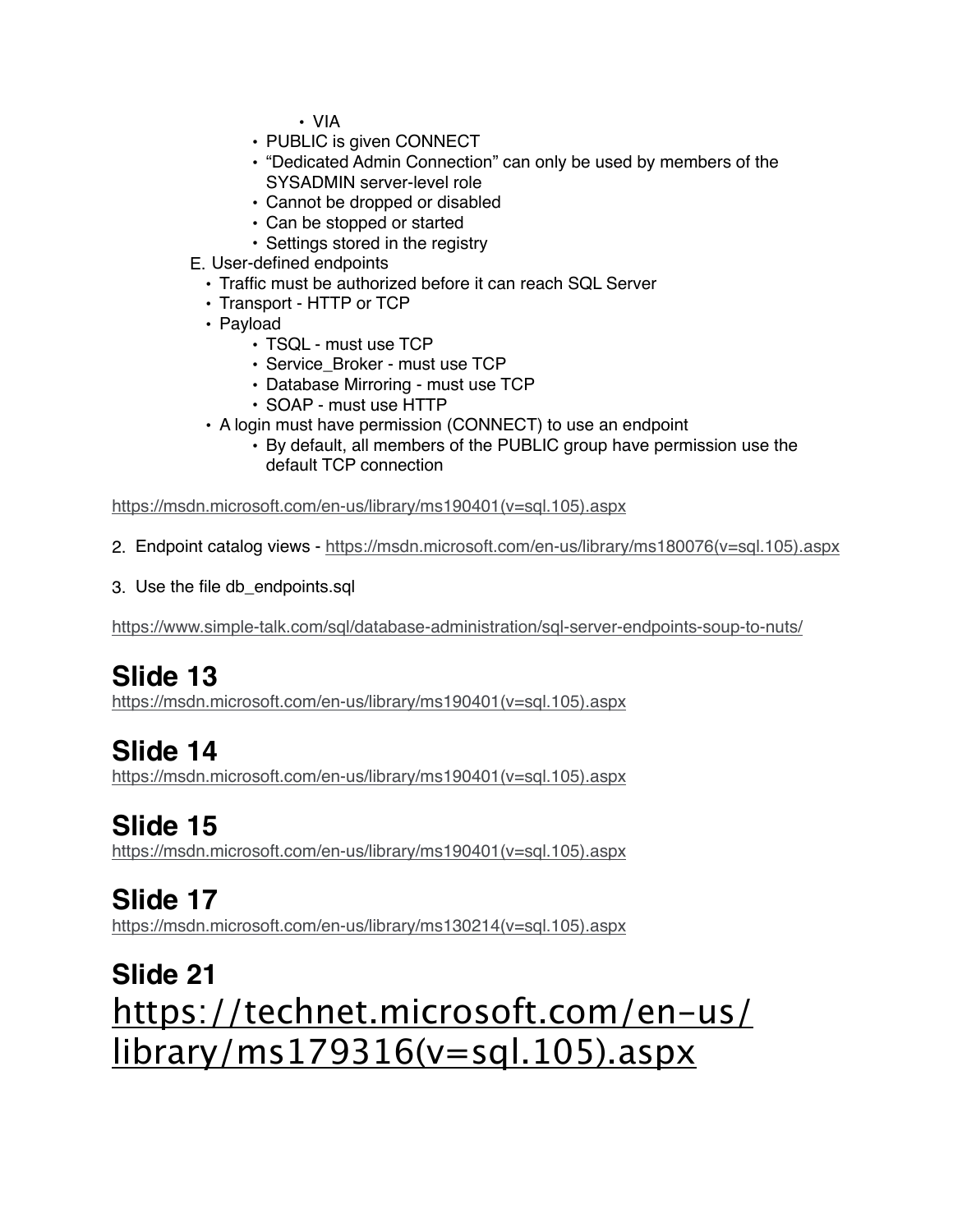SQL Server databases have three types of files:

• Primary data files

The primary data file is the starting point of the database and points to the other files in the database. Every database has one primary data file. The recommended file name extension for primary data files is .mdf.

Secondary data files

Secondary data files make up all the data files, other than the primary data file. Some databases may not have any secondary data files, while others have several secondary data files. The recommended file name extension for secondary data files is .ndf.

Log files

Log files hold all the log information that is used to recover the database and perform transaction management. There must be at least one log file for each database, although there can be more than one. The recommended file name extension for log files is .ldf.

SQL Server does not enforce the .mdf, .ndf, and .ldf file name extensions, but these extensions help you identify the different kinds of files and their use.

In SQL Server, the locations of all the files in a database are recorded in the primary file of the database and in the master database. The SQL Server Database Engine uses the file location information from the master database most of the time. However, the Database Engine uses the file location information from the primary file to initialize the file location entries in the master database in the following situations:

• When attaching a database using the CREATE DATABASE statement with either the FOR ATTACH or FOR ATTACH\_REBUILD\_LOG options.

When restoring the master database.

# **Slide 22**

The SQLOS was created to centralize common low-level tasks within the SQL Server process. Having a central location for these tasks means less duplication of code within the various components of the engine, but it also offers the flexibility to adjust SQL Server to new and advanced hardware architectures without impacting the other areas of SQL Server code.

The SQLOS behaves very much like an operating system. It abstracts the concept of memory management, I/O, scheduling etc. from the other components within the SQL engine. In this way, these components do not need to worry about managing things like NUMA and Resource Governor, they simply make resource allocation calls to the SQLOS via an API.

The SQL engine is still a process like any other process running on a Windows server. It does not have any special privileges or priority over other process. The SQLOS does not bypass Windows, it simply manages the resources within the SQL Server process space in a way that is efficient for SQL Server.

<http://blogs.msdn.com/b/sqlosteam/archive/2010/06/23/sqlos-resources.aspx>

# **Slide 27**

[Finding SQL Server instances across the network: https://www.mssqltips.com/sqlservertip/2013/](https://www.mssqltips.com/sqlservertip/2013/find-sql-server-instances-across-your-network-using-windows-powershell/) find-sql-server-instances-across-your-network-using-windows-powershell/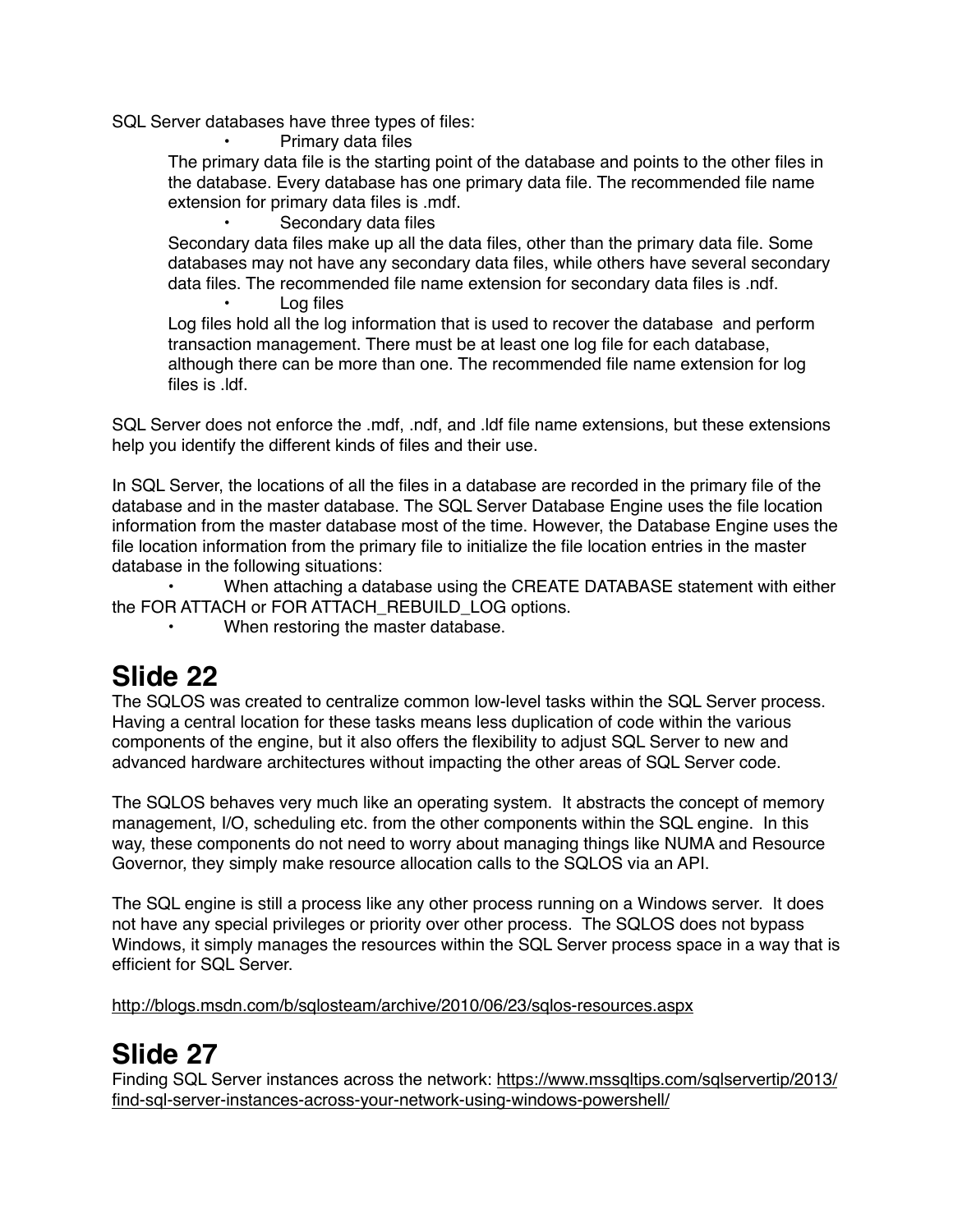[http://www.powershellmagazine.com/2013/08/06/pstip-retrieve-all-sql-instance-names-on-local](http://www.powershellmagazine.com/2013/08/06/pstip-retrieve-all-sql-instance-names-on-local-and-remote-computers/)and-remote-computers/

# **Slide 30**

TCP/IP is a common protocol widely used over the Internet. It communicates across interconnected networks of computers that have diverse hardware architectures and various operating systems. TCP/IP includes standards for routing network traffic and offers advanced security features. It is the most popular protocol that is used in business today. Configuring your computer to use TCP/IP can be complex, but most networked computers are already correctly configured. To configure the TCP/IP settings that are not exposed in SQL Server Configuration Manager, see the Microsoft Windows documentation.

TCP/IP is a common protocol widely used over the Internet. It communicates across interconnected networks of computers that have diverse hardware architectures and various operating systems. TCP/IP includes standards for routing network traffic and offers advanced security features. It is the most popular protocol that is used in business today. Configuring your computer to use TCP/IP can be complex, but most networked computers are already correctly configured. To configure the TCP/IP settings that are not exposed in SQL Server Configuration Manager, see the Microsoft Windows documentation.

Named Pipes is a protocol developed for local area networks. A part of memory is used by one process to pass information to another process, so that the output of one is the input of the other. The second process can be local (on the same computer as the first) or remote (on a networked computer).

Shared memory has no configurable settings. Because clients using the shared memory protocol can only connect to a SQL Server instance running on the same computer, it is not useful for most database activity.

Virtual Interface Adapter (VIA) protocol works with VIA hardware.

[https://technet.microsoft.com/en-us/library/ms187892\(v=sql.105\).aspx](https://technet.microsoft.com/en-us/library/ms187892(v=sql.105).aspx)

# **Slide 31**

General rule: Do not enable ports unless there is a need.

# **Slide 32**

CIS 2.11

Do not use default ports.

Security by obfuscation. Port scanners can find and identify ports. Prevents scripts attacks (SQL Slammer).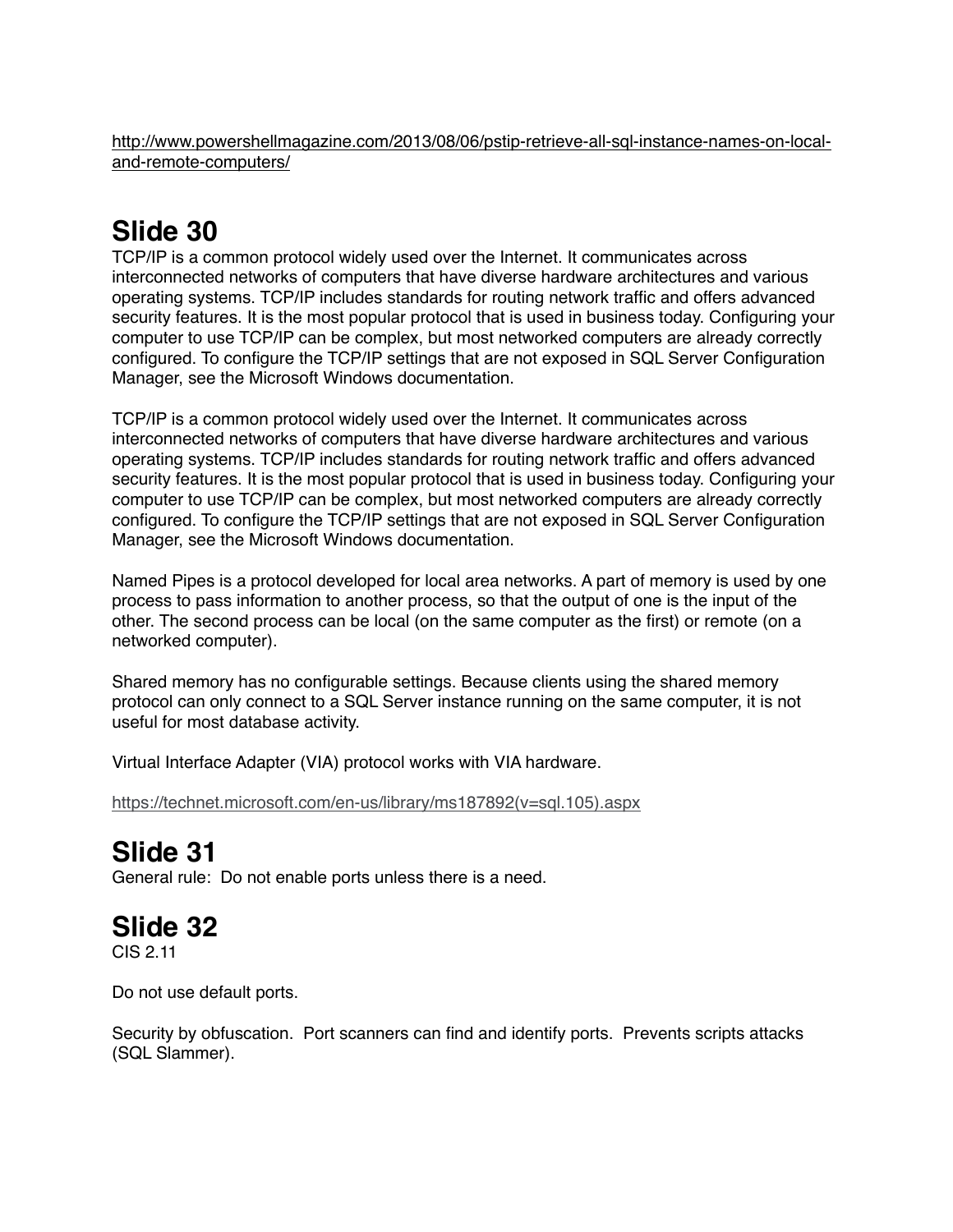How it works:

When an instance of SQL Server starts, if the TCP/IP or VIA protocols are enabled for SQL Server, the server is assigned a TCP/IP port. If the named pipes protocol is enabled, SQL Server listens on a specific named pipe. This port, or "pipe," is used by that specific instance to exchange data with client applications. During installation, TCP port 1433 and pipe \sql\query are assigned to the default instance, but those can be changed later by the server administrator using SQL Server Configuration Manager. Because only one instance of SQL Server can use a port or pipe, different port numbers and pipe names are assigned for named instances, including SQL Server Express. By default, when enabled, both named instances and SQL Server Express are configured to use dynamic ports, that is, an available port is assigned when SQL Server starts. If you want, a specific port can be assigned to an instance of SQL Server. When connecting, clients can specify a specific port; but if the port is dynamically assigned, the port number can change anytime SQL Server is restarted, so the correct port number is unknown to the client.

Upon startup, SQL Server Browser starts and claims UDP port 1434. SQL Server Browser reads the registry, identifies all instances of SQL Server on the computer, and notes the ports and named pipes that they use. When a server has two or more network cards, SQL Server Browser returns the first enabled port it encounters for SQL Server. SQL Server Browser support ipv6 and ipv4.

When SQL Server clients request SQL Server resources, the client network library sends a UDP message to the server using port 1434. SQL Server Browser responds with the TCP/IP port or named pipe of the requested instance. The network library on the client application then completes the connection by sending a request to the server using the port or named pipe of the desired instance.

[https://technet.microsoft.com/en-us/library/ms181087\(v=sql.105\).aspx](https://technet.microsoft.com/en-us/library/ms181087(v=sql.105).aspx)

# **Slide 34**

Defaults are important in all systems. Some defaults might give access that may be beyond what may have been intended or specified.

Default components that are not used increases the vulnerability footprint of the database.

It is important to only install what is needed. Some organizations have a "standard installation" which may include features not needed by the application. In this case, look to mitigating controls to ensure these features are not used.

# **Slide 37**

<https://msdn.microsoft.com/en-us/library/cc281953.aspx>

# **Slide 38**

The Resource DB is a hidden database and is not seen in management studio.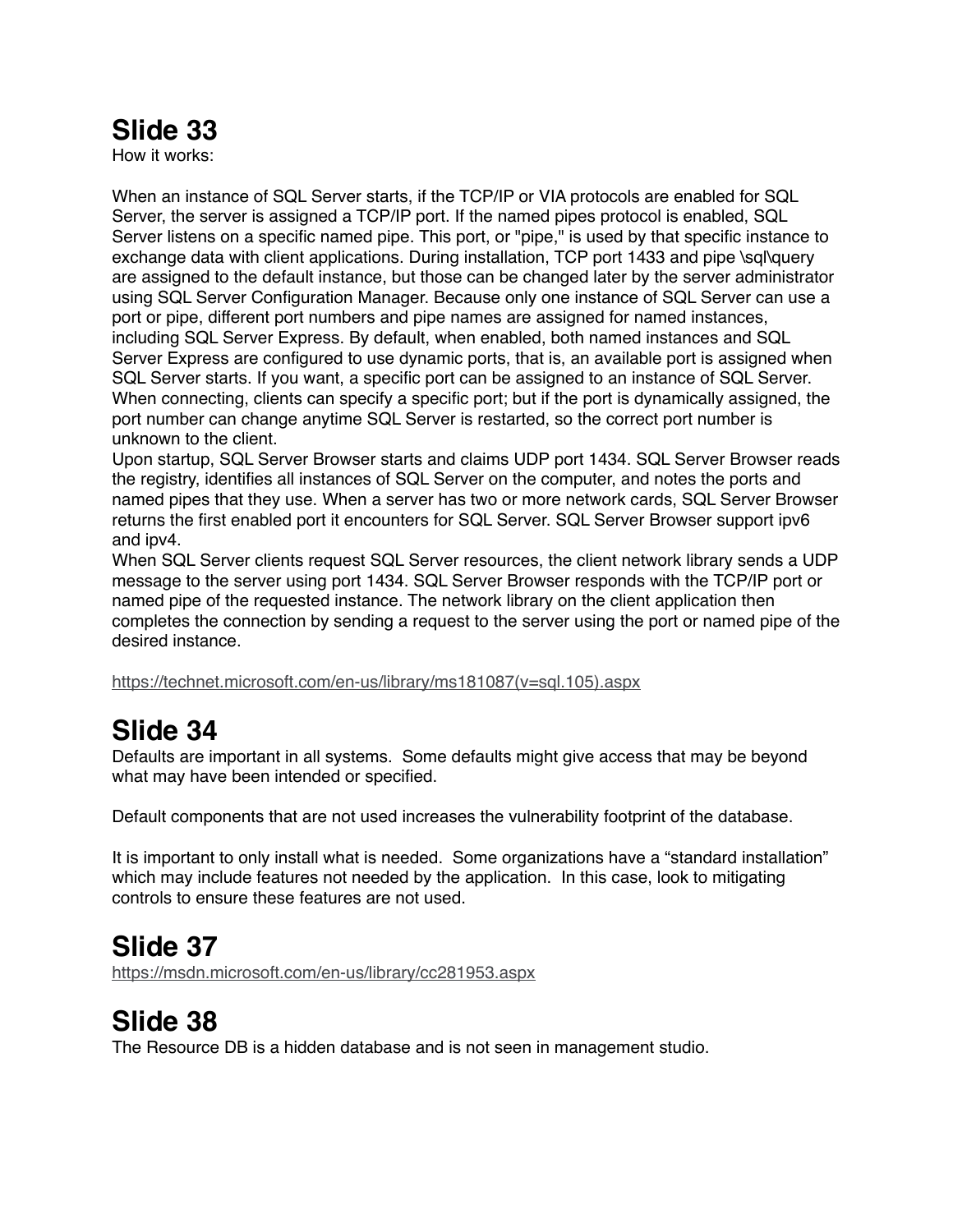1. master

The master database contains all of the system level information for SQL Server – all of the logins, linked servers, endpoints, and other system-wide configuration settings. The master database is also where SQL Server stores information about the other databases on this instance and the location of their files.

2. model

The model database is used as a template whenever a new user database is created. You can change most database properties, create users, stored procedures, tables, views, etc – whatever you do will be applied to any new databases.

3. msdb

msdb is used by the SQL Server Agent, database mail, Service Broker, and other services. 4. Resource database

The resource database is a hidden system database. This is where system objects are stored.

5. tempdb

The workspace that SQL Server uses to store the intermediate results of query processing and sorting.

## **Slide 40**

The C:\ drive is the drive where the operating system is installed. No components of SQL Server (binaries, data, or log files) should be installed on the operating system partition.

This is found with the following commands:

1. C:\>set | findstr /C:"SystemDrive"

Output: SystemDrive=C:

2. PS C:\> \$env:systemdrive

Output:  $C^{\perp}$ 

3. PS C:\> \$env:systemroot

Output: C:\Windows

[https://msdn.microsoft.com/en-us/library/ms143547\(v=sql.105\).aspx](https://msdn.microsoft.com/en-us/library/ms143547(v=sql.105).aspx)

#### **Slide 44**

[http://dennietidwell.com/Technical/VMware/Permissions%20Hierarchy%20\(Database](http://dennietidwell.com/Technical/VMware/Permissions%20Hierarchy%20(Database%20Engine)%20%5B2%5D.html) %20Engine)%20%5B2%5D.html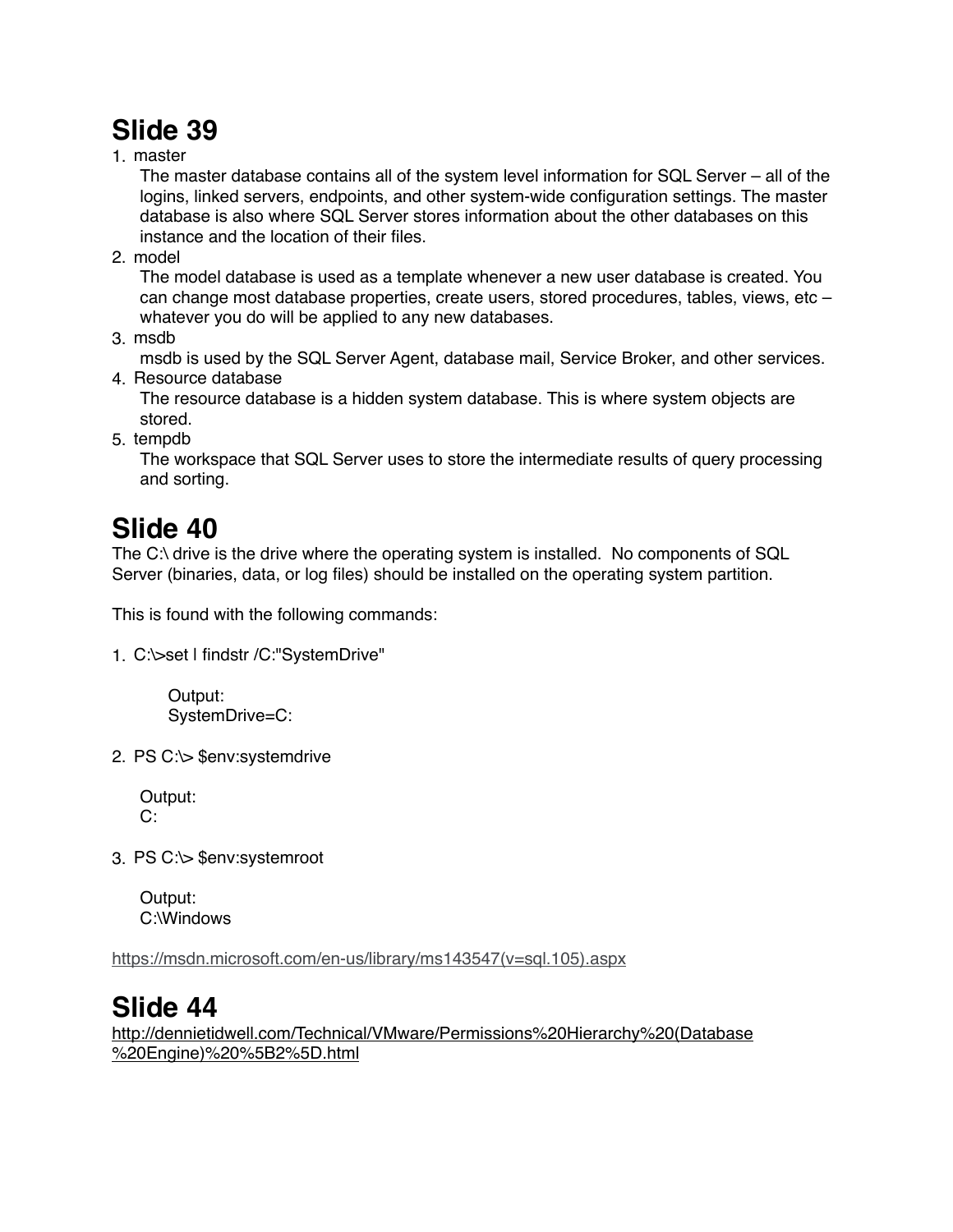[Posters: http://social.technet.microsoft.com/wiki/contents/articles/11842.sql-server-database](http://social.technet.microsoft.com/wiki/contents/articles/11842.sql-server-database-engine-permission-posters.aspx)engine-permission-posters.aspx

# **Slide 45**

Do not confuse SQL Server server-level roles with Windows server groups. They are distinct and different. This confusion can lead to incorrect root cause identification and issue remediation.

**Slide 46** [https://msdn.microsoft.com/en-us/library/ms188659\(v=sql.120\).aspx](https://msdn.microsoft.com/en-us/library/ms188659(v=sql.120).aspx)

# **Slide 53**

Use the file high risk privileges.sgl.

**Slide 56** [https://technet.microsoft.com/en-us/library/ms188371\(v=sql.110\).aspx](https://technet.microsoft.com/en-us/library/ms188371(v=sql.110).aspx)

**Slide 57** [https://technet.microsoft.com/en-us/library/ms173724\(v=sql.110\).aspx](https://technet.microsoft.com/en-us/library/ms173724(v=sql.110).aspx)

**Slide 61** SQLRAP: <http://www.microsoft.com/en-us/download/details.aspx?id=21738>

# **Slide 63**

<https://msdn.microsoft.com/en-us/library/ms144284.aspx>

# **Slide 64**

Connections made through Windows authentication are called "trusted" connections.

# **Slide 65**

Use the file sql\_login\_password\_policy.sql.

<https://msdn.microsoft.com/en-us/library/ms161962.aspx>

# **Slide 66**

User must change password: Third-party software developers should provide this feature if this option is used.

# **Slide 73**

The version of SQL Server must be supported by the vendor. Support ensures the vendor is responding to security threats by developing patches for them as they are discovered.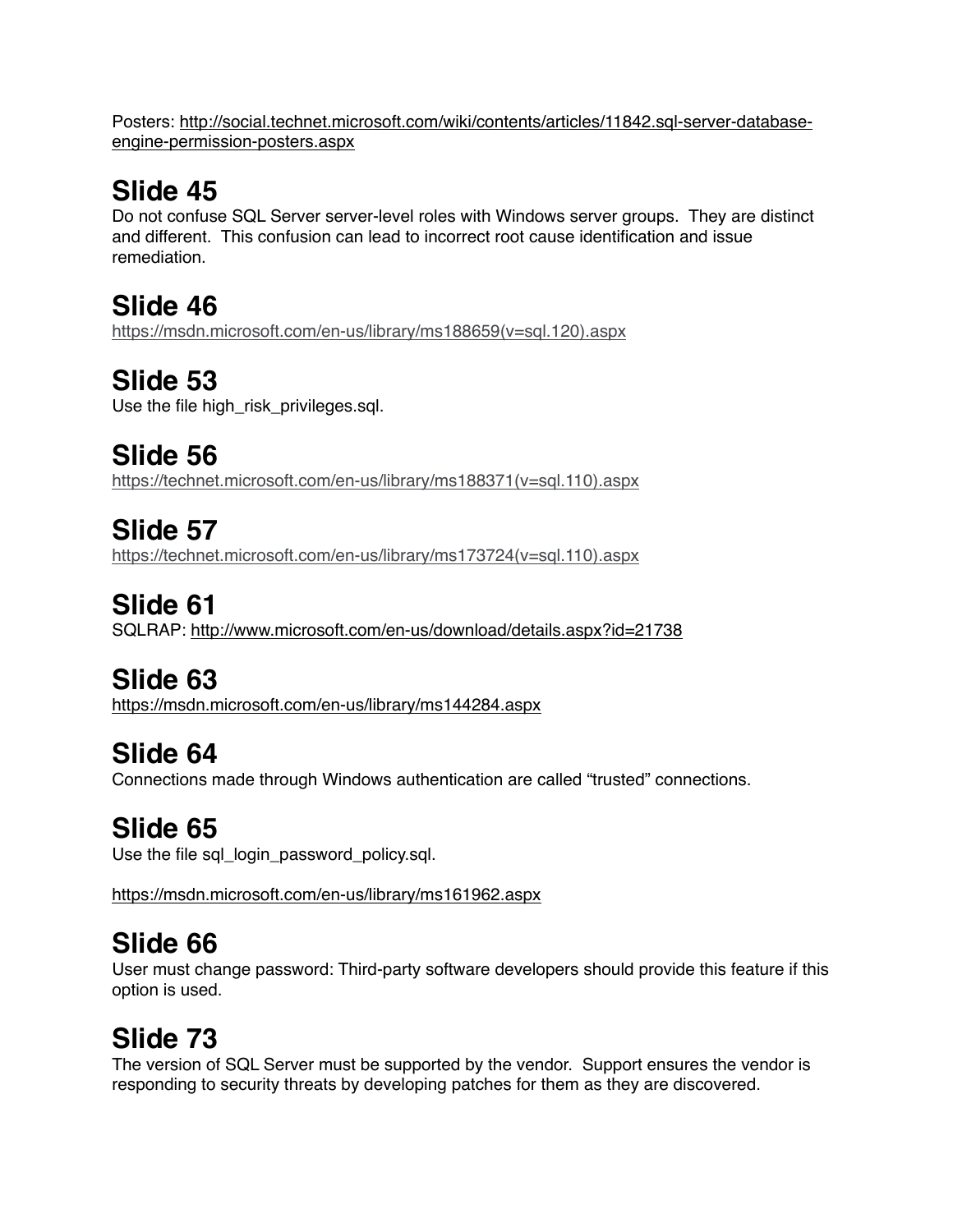CIS 1.1

SQL Server patches contain program updates that fix security and product functionality issues found in the software. These patches can be installed with a hotfix, which is a single patch, a cumulative update that is a small group of patches or a service pack, which is a large collection of patches.

The SQL Server version and patch levels should be the most recent compatible with the organizations' operational needs

Using the most recent SQL Server software, along with all applicable patches can help limit the possibilities for vulnerabilities in the software, the installation version and/or patches applied during setup should be established according to the needs of the organization.

Use the file version\_sp.sql

Interpreting the version.

<http://sqlserverbuilds.blogspot.com>

#### **Slide 75**

Use the file list databases.sql.

#### **Slide 76**

SQL Server should not be installed on the system drive because other components such as logging and backup locations will be installed where SQL Server is installed. If the system drive fills up, SQL Server will hang.

Use the file install\_directory.sql

#### **Slide 77**

Find the system partition:

\$env:systemdrive

Use the file list\_data\_log\_files.sql.

#### **Slide 78 & 79**

Use the file lst\_file\_permissions.ps1

#### **Slide 81**

Validate all enabled protocols are needed and their use in the application.

Use the file list\_protocols.sql.

By default, TCP is enabled for all versions.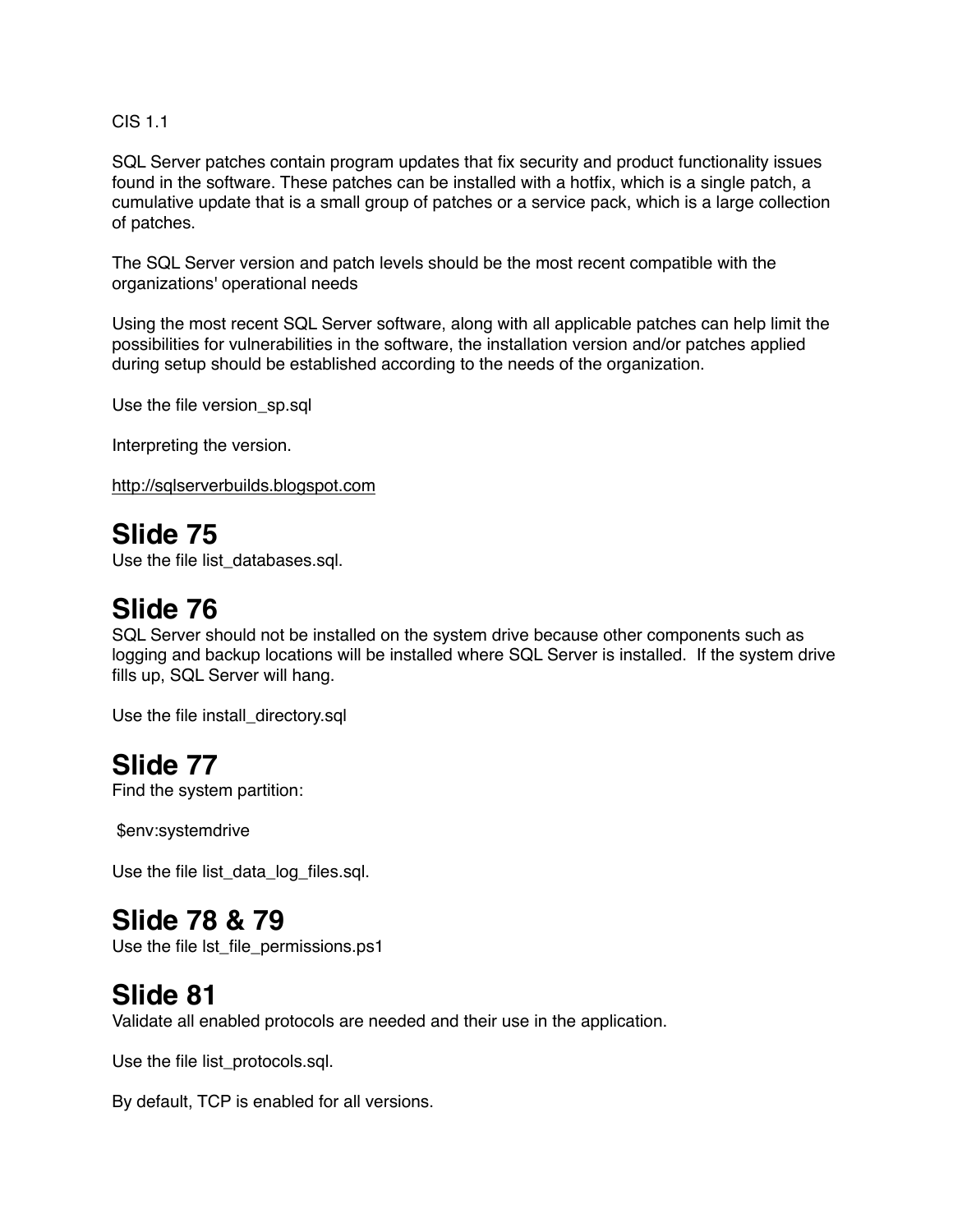How it works:

When an instance of SQL Server starts, if the TCP/IP or VIA protocols are enabled for SQL Server, the server is assigned a TCP/IP port. If the named pipes protocol is enabled, SQL Server listens on a specific named pipe. This port, or "pipe," is used by that specific instance to exchange data with client applications. During installation, TCP port 1433 and pipe \sql\query are assigned to the default instance, but those can be changed later by the server administrator using SQL Server Configuration Manager. Because only one instance of SQL Server can use a port or pipe, different port numbers and pipe names are assigned for named instances, including SQL Server Express. By default, when enabled, both named instances and SQL Server Express are configured to use dynamic ports, that is, an available port is assigned when SQL Server starts. If you want, a specific port can be assigned to an instance of SQL Server. When connecting, clients can specify a specific port; but if the port is dynamically assigned, the port number can change anytime SQL Server is restarted, so the correct port number is unknown to the client.

Upon startup, SQL Server Browser starts and claims UDP port 1434. SQL Server Browser reads the registry, identifies all instances of SQL Server on the computer, and notes the ports and named pipes that they use. When a server has two or more network cards, SQL Server Browser returns the first enabled port it encounters for SQL Server. SQL Server Browser support IPv6 and IPv4.

When SQL Server clients request SQL Server resources, the client network library sends a UDP message to the server using port 1434. SQL Server Browser responds with the TCP/IP port or named pipe of the requested instance. The network library on the client application then completes the connection by sending a request to the server using the port or named pipe of the desired instance.

[https://technet.microsoft.com/en-us/library/ms181087\(v=sql.105\).aspx](https://technet.microsoft.com/en-us/library/ms181087(v=sql.105).aspx)

#### **Slide 85**

<https://msdn.microsoft.com/en-us/library/ms188659.aspx>

# **Slide 86**

Server-level roles are used for overall management of the server. The scope is server wide, meaning holders of these roles have power over all databases in the instance.

Use the file list acct server level roles.sql.

#### **Slide 88**

Database-level roles are "sweeping" in nature (not fine-grained). Care must be taken when reviewing at this level of access.

Use the file list acct database level roles.sql.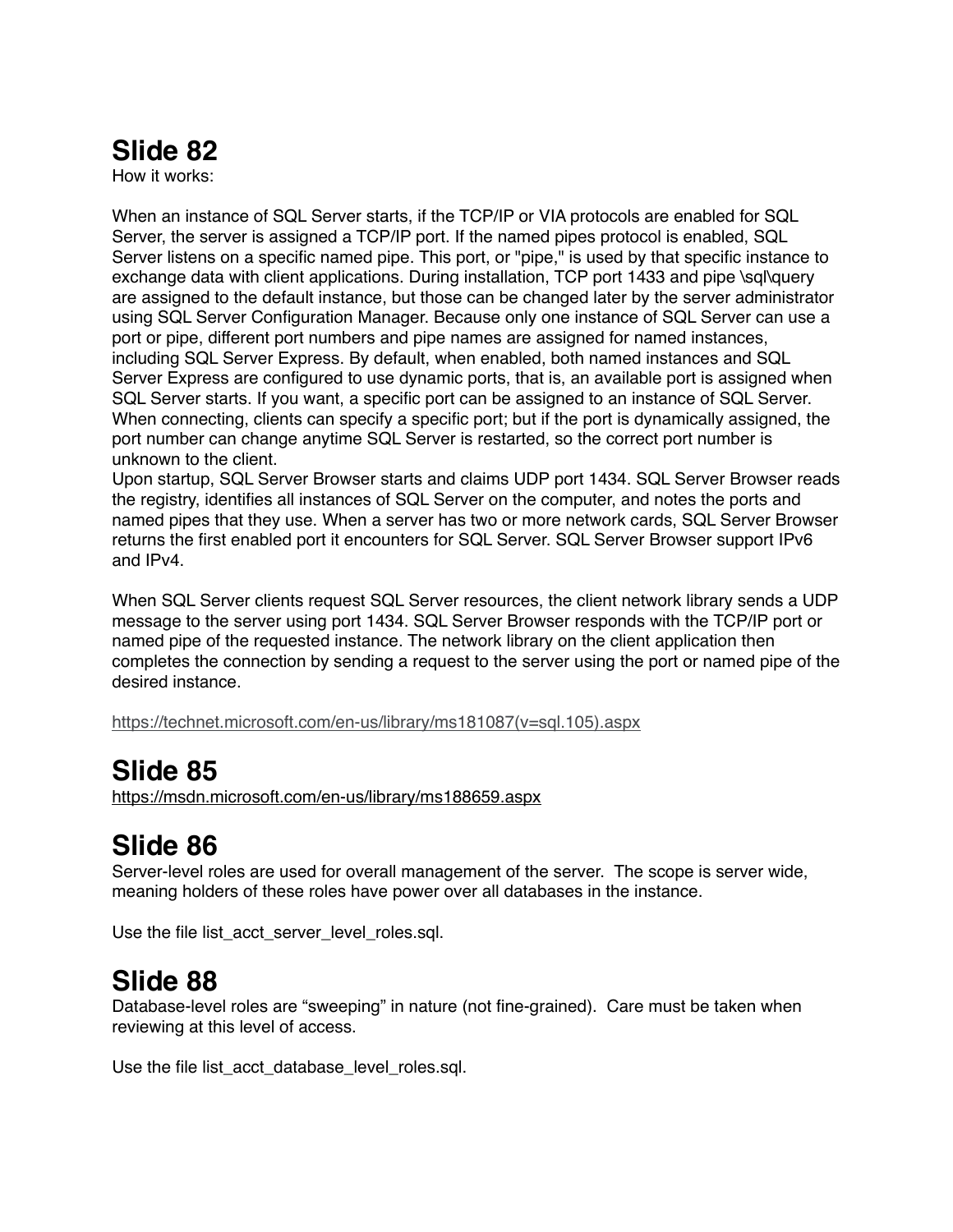**Slide 91** Use the file list\_administrators.ps1

**Slide 92** Use the file service\_accounts.ps1

**Slide 93** Use the file check\_expiration\_admin.sql.

[https://technet.microsoft.com/en-us/library/ms188304\(v=sql.105\).aspx](https://technet.microsoft.com/en-us/library/ms188304(v=sql.105).aspx)

**Slide 94** Use the file builtin\_users.sql

## **Slide 95**

Use the file builtin admins.sql

#### **Slide 97**

Use the file configuration.sql

**Ad hoc distributed queries**[: https://msdn.microsoft.com/en-us/library/ms187569\(v=sql.](https://msdn.microsoft.com/en-us/library/ms187569(v=sql.110).aspx) 110).aspx

**Ole Automation Procedures**[: https://msdn.microsoft.com/en-us/library/ms191188\(v=sql.](https://msdn.microsoft.com/en-us/library/ms191188(v=sql.105).aspx) 105).aspx

**Remote access:** [https://msdn.microsoft.com/en-us/library/ms191464\(v=sql.110\).aspx](https://msdn.microsoft.com/en-us/library/ms191464(v=sql.110).aspx) **Remote admin connections**[: https://msdn.microsoft.com/en-us/library/ms190468\(v=sql.](https://msdn.microsoft.com/en-us/library/ms190468(v=sql.110).aspx) 110).aspx

**Scan for startup procs**: [https://msdn.microsoft.com/en-us/library/ms187889\(v=sql.110\).aspx](https://msdn.microsoft.com/en-us/library/ms187889(v=sql.110).aspx) **cross db ownership chaining**[: https://msdn.microsoft.com/en-us/library/ms188694\(v=sql.](https://msdn.microsoft.com/en-us/library/ms188694(v=sql.110).aspx) 110).aspx

**show advanced options**: [https://msdn.microsoft.com/en-us/library/ms188265\(v=sql.110\).aspx](https://msdn.microsoft.com/en-us/library/ms188265(v=sql.110).aspx) **c2 audit mode**: [https://msdn.microsoft.com/en-us/library/ms187634\(v=sql.110\).aspx](https://msdn.microsoft.com/en-us/library/ms187634(v=sql.110).aspx) **remote login timeout (s)**: [https://msdn.microsoft.com/en-us/library/ms175136\(v=sql.110\).aspx](https://msdn.microsoft.com/en-us/library/ms175136(v=sql.110).aspx) **clr enabled**: [https://msdn.microsoft.com/en-us/library/ms175193\(v=sql.110\).aspx](https://msdn.microsoft.com/en-us/library/ms175193(v=sql.110).aspx) **default trace enabled**: [https://msdn.microsoft.com/en-us/library/ms175513\(v=sql.110\).aspx](https://msdn.microsoft.com/en-us/library/ms175513(v=sql.110).aspx) **user instance timeout**:

**filestream access level**: [https://msdn.microsoft.com/en-us/library/cc645956\(v=sql.110\).aspx](https://msdn.microsoft.com/en-us/library/cc645956(v=sql.110).aspx) **Database Mail XPs**: [https://msdn.microsoft.com/en-us/library/ms191189\(v=sql.110\).aspx](https://msdn.microsoft.com/en-us/library/ms191189(v=sql.110).aspx) **SMO and DMO XPs: [https://msdn.microsoft.com/en-us/library/ms190461\(v=sql.110\).aspx](https://msdn.microsoft.com/en-us/library/ms190461(v=sql.110).aspx) xp\_cmdshell**: [https://msdn.microsoft.com/en-us/library/ms190693\(v=sql.110\).aspx](https://msdn.microsoft.com/en-us/library/ms190693(v=sql.110).aspx) **contained database authentication**: https://msdn.microsoft.com/en-us/library/ff929237(v=sql. [110\).aspx \(security considerations: https://msdn.microsoft.com/en-us/library/ff929055\(v=sql.](https://msdn.microsoft.com/en-us/library/ff929237(v=sql.110).aspx) 110).aspx)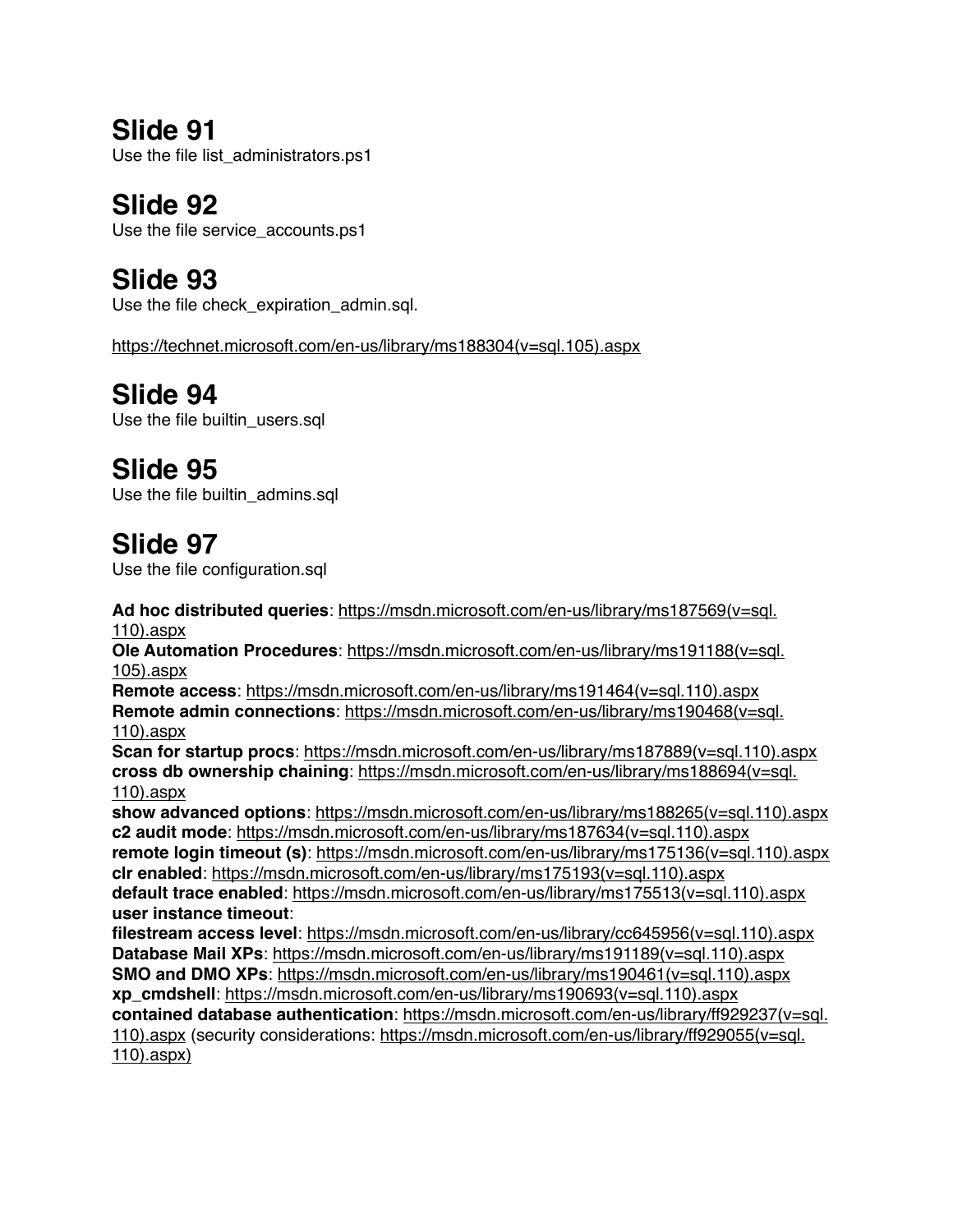Use the file list clr.sql

## **Slide 99**

Use the file list\_startup\_rocs.sql

# **Slide 101**

Use the file trustworthy.sql

# **Slide 102**

[https://msdn.microsoft.com/en-us/library/ms187611\(v=sql.105\).aspx](https://msdn.microsoft.com/en-us/library/ms187611(v=sql.105).aspx)

The default permissions that are granted to system objects at the time of setup are carefully evaluated against possible threats and need not be altered as part of hardening the SQL Server installation. Any changes to the permissions on the system objects could limit or break the functionality and could potentially leave your SQL Server installation in an unsupported state.

A compensating control is to enable audit for use of these stored procedures and monitor the audit logs.

# **Slide 103**

Use the file public access stored rocs.sql

# **Slide 108**

Use the file cfg\_mgmt.sql

# **Slide 110 & 111**

<https://msdn.microsoft.com/en-us/library/ms188796.aspx> [https://msdn.microsoft.com/en-us/library/ms188396\(v=sql.110\).aspx](https://msdn.microsoft.com/en-us/library/ms188396(v=sql.110).aspx)

# **Slide 113**

[https://technet.microsoft.com/en-us/library/ms188304\(v=sql.105\).aspx](https://technet.microsoft.com/en-us/library/ms188304(v=sql.105).aspx)

# **Slide 114 & 115**

Server-level roles are used for overall management of the server. The scope is server wide, meaning holders of these roles have power over all databases in the instance.

Use the file list\_acct\_server\_level\_roles.sql.

# **Slide 116**

Database-level roles are "sweeping" in nature (not fine-grained). Care must be taken when looking at this level of access.